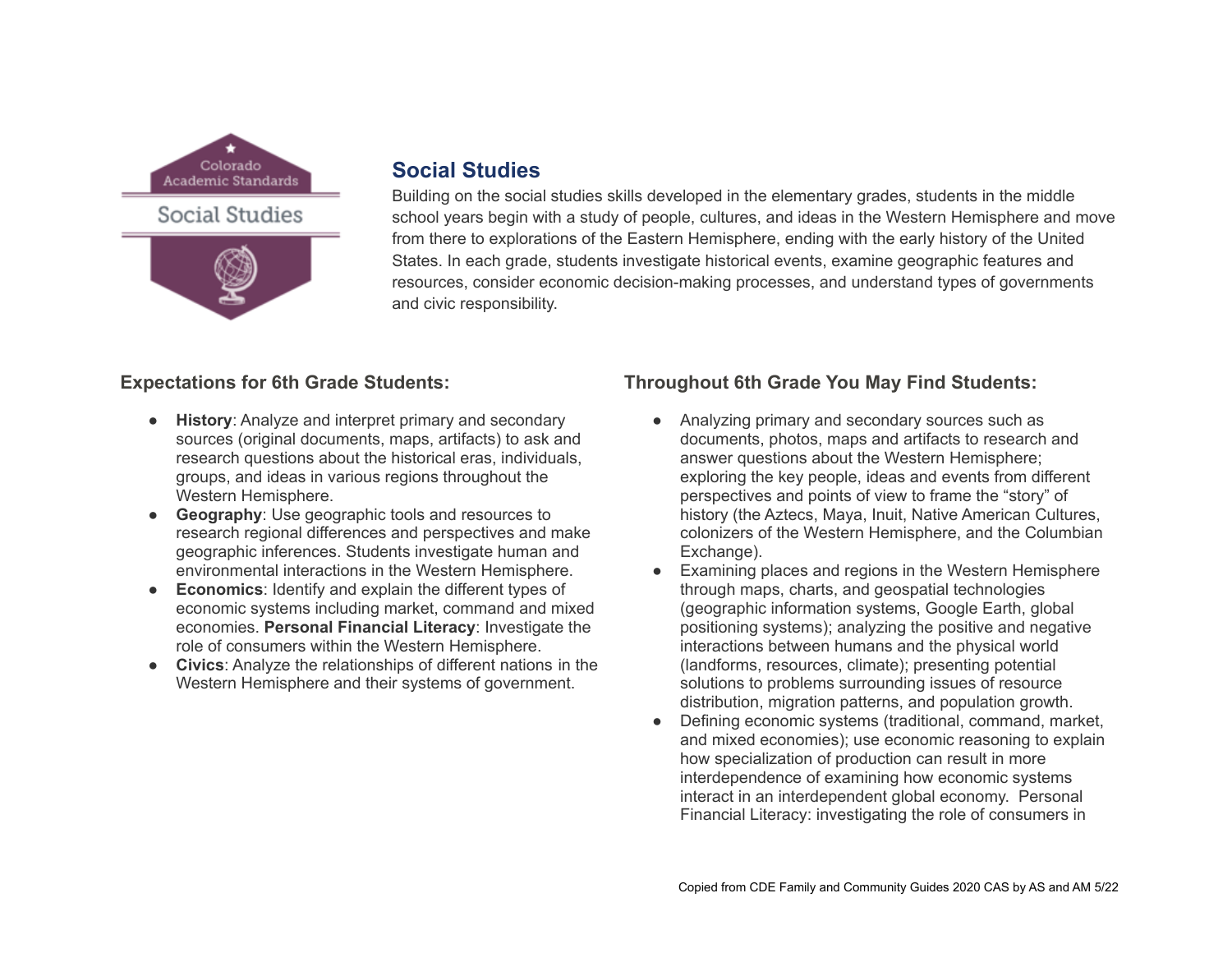#### **Expectations for 7th Grade Students:**

- **History**: Locate and evaluate multiple historical sources with different points of view to investigate a historical question and to formulate and defend an argument; examine the historical eras, individuals, groups, ideas and themes in regions of the Eastern Hemisphere and their relationships with one another.
- **Geography**: Use different types of geographic tools such as maps, globes, diagrams, charts, and geographic data and technologies to make inferences and predictions about the differing perspectives and issues within regions in the Eastern Hemisphere.
- **Economics**: Explain how economic systems address the problems of scarcity. **Personal Financial Literacy**: Investigate the role of consumers within the Eastern Hemisphere.
- **Civics**: Analyze the relationships of different nations in the Eastern Hemisphere and their systems of government.

the Western Hemisphere.

● Analyzing the relationships of different nations in the Western Hemisphere; describing systems of government in the Western Hemisphere.

### **Throughout 7th Grade You May Find Students:**

- Gathering and analyzing primary and secondary sources (documents, photos, letters, diaries) from different perspectives to develop and defend an historical thesis about the significant eras and current events in the Eastern Hemisphere; explaining the interconnectedness of the political, cultural, economic and technological development of early civilizations in the Eastern Hemisphere (Ancient Greece, Rome, China, Africa, the Medieval world, and the Crusades); tracing the movement of ideas and people over time.
- Using maps and other geographic tools to explain and predict how the physical environment of a place influences a society's culture, economy, and trade patterns; asking and answering geographic questions related to environmental issues and the spread of cultural influences.
- Identifying the factors in local, national, and global economies that impact scarcity of resources and trade agreements; using economic reasoning to explain how individual choices in purchasing and investing can impact global markets.
- Describing and comparing the opportunities and limitations of civic participation; discussing how various government structures interact.

#### **Expectations for 8th Grade Students:**

● **History**: Examine and interpret a variety of primary and secondary sources, from different perspectives, to

## **Throughout 8th Grade You May Find Students:**

• Gathering and analyzing primary and secondary sources (art, documents, photos, letters, diaries, propaganda,